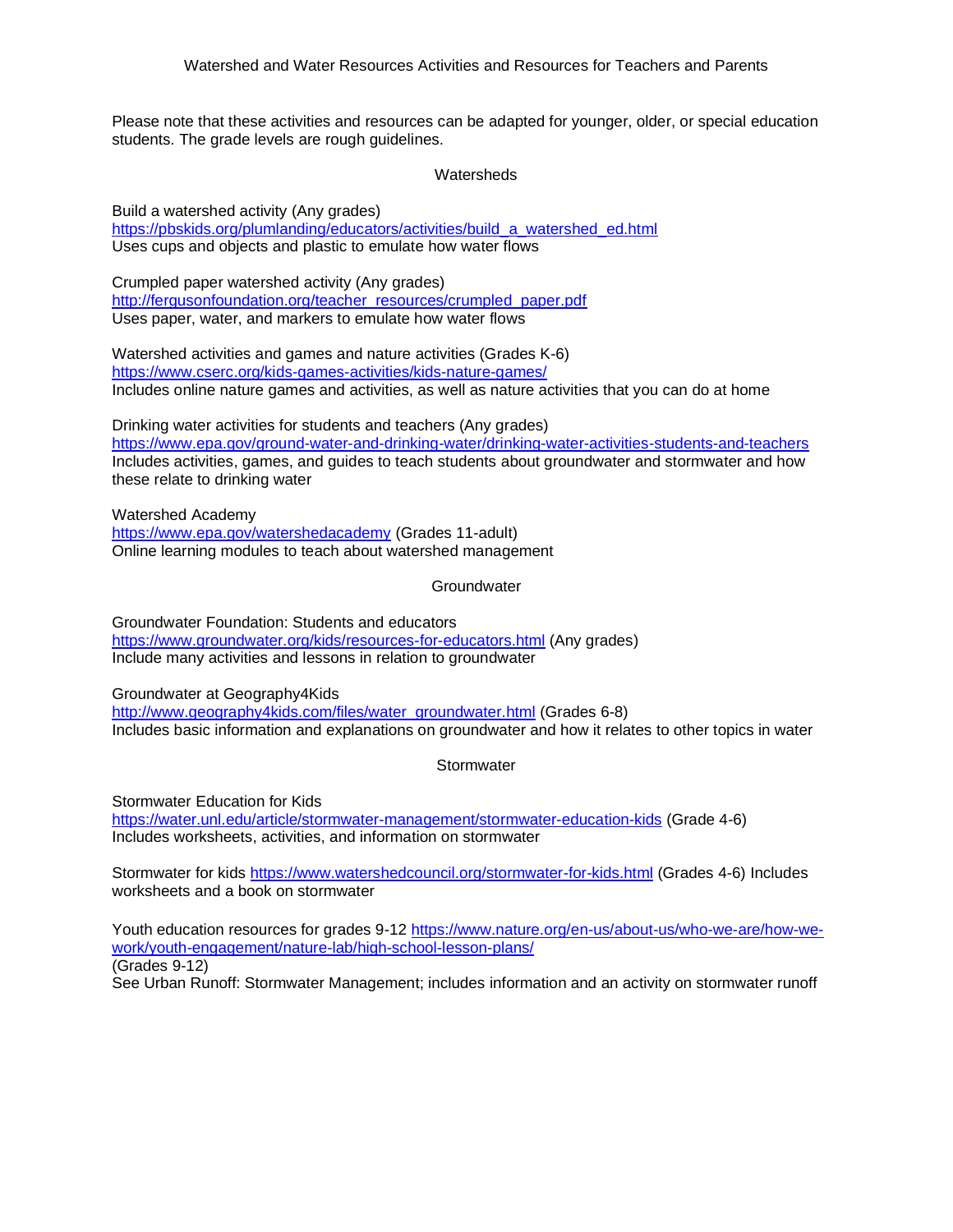Look for answers at this website: http://www.cleanwatershed.org/10-easy-practices/. (Grades 6-12)

What are the ten easy ways to protect our watersheds? For each of these things, what is one thing your family or you can do at your home? Extension: research one way and what you would need to do to start.

| 10 Easy Ways to Protect                                                                                                                                                                                                             | What can your family or you do?                                                                                       |
|-------------------------------------------------------------------------------------------------------------------------------------------------------------------------------------------------------------------------------------|-----------------------------------------------------------------------------------------------------------------------|
| 1.                                                                                                                                                                                                                                  |                                                                                                                       |
| the control of the control of the control of the control of the control of the control of the control of the control of the control of the control of the control of the control of the control of the control of the control<br>2. | 2. $\qquad \qquad$                                                                                                    |
| the control of the control of the control of the control of the control of the control of the control of the control of the control of the control of the control of the control of the control of the control of the control<br>3. | <u> 1989 - Johann John Stone, markin film yn y brening yn y brening yn y brening yn y brening yn y brening yn y b</u> |
| 4.                                                                                                                                                                                                                                  |                                                                                                                       |
| 5.<br><u> 1989 - Johann John Harry, mars ar breithinn ar breithinn an t-Alban ann an 1980.</u>                                                                                                                                      | 5.                                                                                                                    |
| 6.                                                                                                                                                                                                                                  | the control of the control of the control of the control of the control of the control of<br>6.                       |
| 7.<br><u> 1989 - Johann John Stone, markin film yn y brenin y brenin y brenin y brenin y brenin y brenin y brenin y br</u>                                                                                                          |                                                                                                                       |
| 8.                                                                                                                                                                                                                                  | 8.                                                                                                                    |
| 9.                                                                                                                                                                                                                                  |                                                                                                                       |
|                                                                                                                                                                                                                                     | 10. $\overline{\phantom{a}1}$                                                                                         |